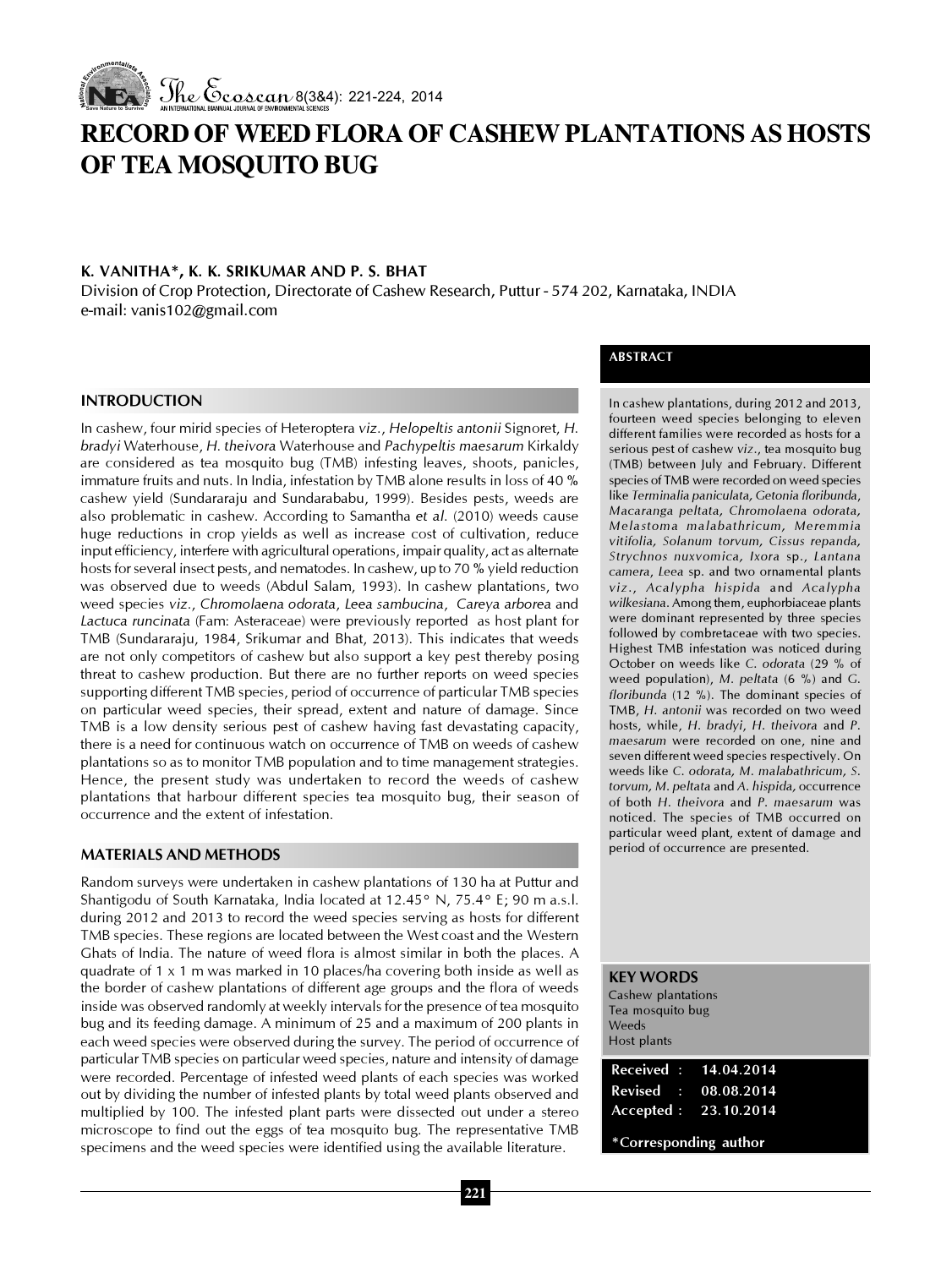### RESULTS AND DISCUSSION

Generally, TMB population is extremely low during heavy rain (South-West monsoon) and occurs suddenly on cashew at high populations during September-October when it put forth new flushes. The present study identifies that, TMB also survive on an array of weeds from July onwards during which time cashew trees are yet to produce new flush, spends its initial life, multiplies and later move on to cashew trees during October. Thus, weeds serve as a bridge between dormant (June-August) and flushing period of cashew (September-October), providing suitable resources needed for TMB growth which subsequently leads to infestations in cashew trees. During the survey, fourteen weed species of eleven different families found in the cashew plantations were noticed as hosts for different species of tea mosquito bug. The weeds observed to support TMB are Terminalia paniculata, Getonia floribunda, Macaranga peltata, Chromolaena odorata, Melastoma malabathricum, Meremmia vitifolia, Solanum torvum, Lantana camera, Acalypha hispida, A. wilkesiana, Cissus repanda, Strychnos nux-vomica, Leea sp. and Ixora sp. The number of weed species that support H. antonii, H. bradyi, H. theivora and P. maesarum are two, one, ten and seven respectively. These weeds were noticed to be infested by TMB from July to February. Among the weed species supporting TMB, weeds belonging to Combretaceae and Euphorbiaceae were dominant (Table 1). It was observed that even the very common exotic weed, Lantana camera, when grown among C. odorata was also found to be infested by H. theivora. Besides, the ornamental plants like Acalypha hispida and A. wilkesiana found in the survey area were also seen to support TMB during August. The period of occurrence of species of TMB on particular weed plant is presented in fig 1. TMB infestation reached maximum during October on weeds like C. odorata (29 %), M. peltata (6 %) and G. floribunda (12 %). Hence, monitoring the cashew plantations time to time over large areas is necessary to understand the host range and spread of

#### TMB.

Two common weed species viz., T. paniculata Roth and Leea sp. were found to harbour H. antonii, which is the predominant species of TMB found in India (Sundararaju et al., 2002; Srikumar and Bhat, 2012) that attracts attention. H. antonii eggs were seen on petioles (Fig 3a. and c.) and leaf midribs, and the hatched nymphs could complete its all nymphal stages and become adults in field condition. The typical damage symptoms include, formation of necrotic lesions around the point of stylet insertion by the bug and the lesions coalesced later. Damage was seen as black patches on leaves as well as shoot tips that dried subsequently (Fig. 2a). Each insect has got potential to damage atleast three to four tender shoots. H. antonii population were seen on these weeds even during panicle emergence and fruiting period of cashew indicating this weed also as preferred host next to cashew among other weed species.

Similarly, another weed of consideration is the widely



Figure 1: Percentage of weed population infested by tea mosquito bug during different months

| Sl. No | Weed species    |                          |                                           | Species of TMB       |
|--------|-----------------|--------------------------|-------------------------------------------|----------------------|
|        | Family          | Common name              | Scientific name                           |                      |
| 1.     | Combretaceae    | Kindal tree              | Terminalia paniculata Roth*               | $H.$ antonii*        |
| 2.     | Combretaceae    | Pelawas plant            | Getonia floribunda Roxb. (Lamk.)*         | $H.$ the ivora $*$   |
| 3.     | Convolvulacae   | Grape leaf wood rose     | Merremia vitifolia (Burm. F.) Hallier F.* | $H.$ the ivora $*$   |
| 4.     | Verbanaceae     | Wild sage                | Lantana camera L.*                        | $H.$ the ivora $*$   |
| 5.     | Vitaceae        | Pani Bel                 | Cissus repanda Vahl.*                     | $P.$ maesarum $*$    |
| 6.     | Leeaceae        |                          | Leea sp. $*$                              | H. antonii           |
| 7.     | Loganiaceae     | Quaker buttons           | Strychnos nux-vomica L.*                  | $H.$ the ivora $*$   |
| 8.     | Rubiaceae       | West Indian Jasmine      | <i>lxora</i> sp.                          | H. theivora          |
| 9.     | Asteraceae      | Siam weed                | Chromolaena odorata L.                    | 1. $P.$ maesarum $*$ |
|        |                 |                          |                                           | 2. H. theivora       |
| 10.    | Melastomataceae | Malabar Melastome        | Melastoma malabathricum L.                | 1. $P.$ maesarum $*$ |
|        |                 |                          |                                           | 2. H. theivora*      |
| 11.    | Solanaceae      | Turkey berry             | Solanum torvum Sw.*                       | 1. P. maesarum       |
|        |                 |                          |                                           | 2. H. theivora       |
| 12.    | Euphorbiaceae   | Copper leaf              | Acalypha wilkesiana                       | 1. $P.$ maesarum $*$ |
|        |                 |                          |                                           | 2. H. theivora       |
| 13.    | Euphorbiaceae   | Chenille plant/ fox tail | Acalypha hispida Burm. F.                 | P. maesarum          |
| 14.    | Euphorbiaceae   | Chandada plant           | Macaranga peltata (Roxb.) Mueller *       | 1. $P.$ maesarum $*$ |
|        |                 |                          |                                           | 2. H. theivora $*$   |

Table 1: Occurrence of tea mosquito bug on weeds of cashew plantations qa

\* new report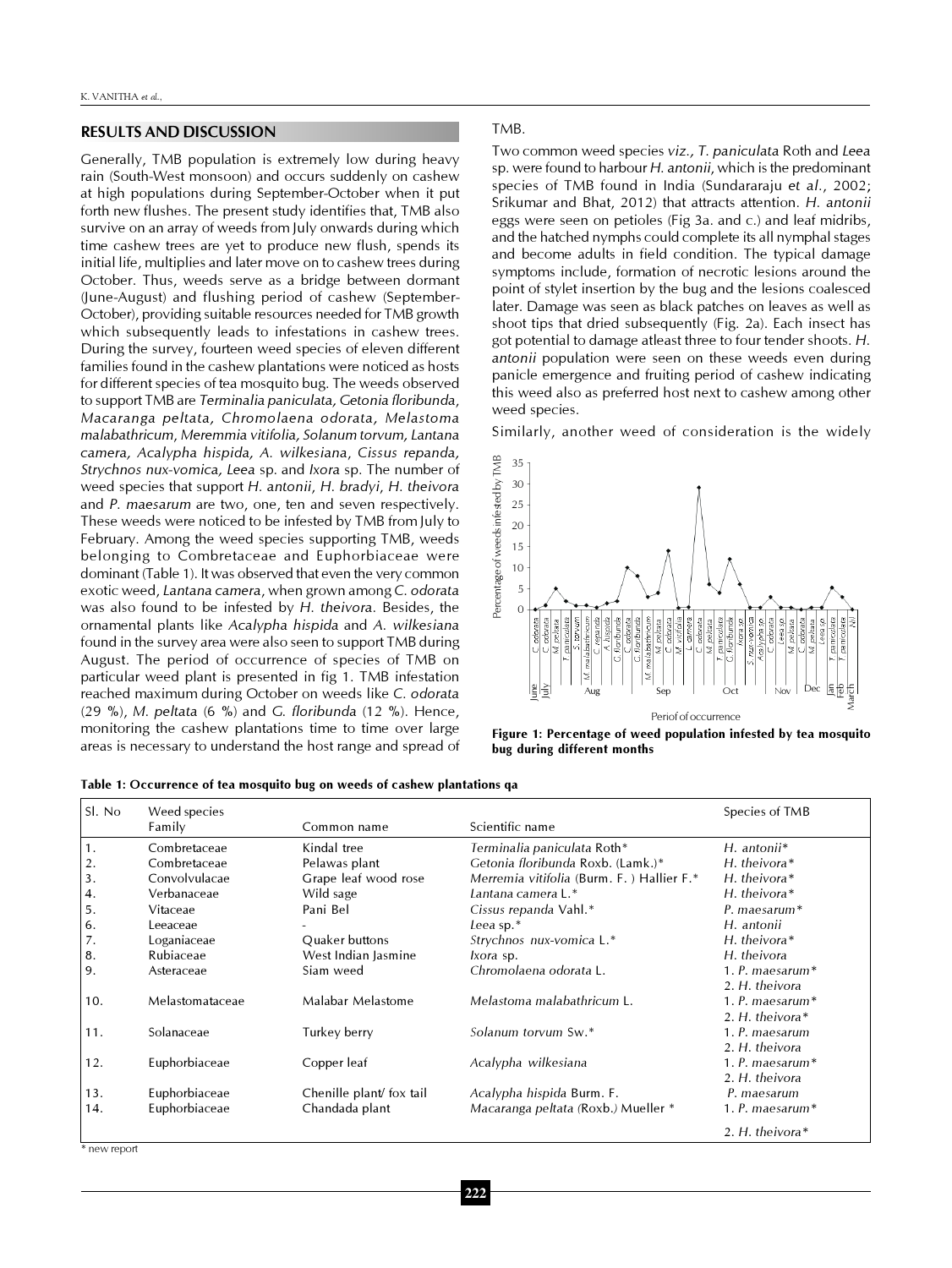

Figure 2: TMB damage, a. H. antonii nymph on T. paniculata b. P. maesarum adult on M. peltata c. H. theivora nymph on G. floribunda d. P. maesarum damage on C. odorata e. P. maesarum damage on A. hispida f. H. theivora damage on M. vitifolia

occurring weed, G. floribunda which was infested by H. theivora during August- October. H. theivora could complete its life cycle on this weed and around 6 to 18 shoot tips per plant were observed to be severely damaged by H. theivora. The damage occurred as black lesions on leaves and shoot tips and the affected shoots completely dried off.

Likewise, M. peltata, one of the most widely occurring early successional woody species of Western Ghats, India was found as a potential host for P. maesarum and H. theivora. Feeding by the bugs resulted in brown patches on the leaves that dried consequently and severe feeding resulted in crinkling and curling of the tender leaves (Fig. 2b). Severe occurrence of H. theivora on a most common weed, C. odorata was seen for the consecutive years. An egg of H. theivora laid in the shoot of this weed is shown in Fig 3b. In addition to H. theivora, severe infestation of P. maesarum was also noticed on C. odorata during August and September and infestation by bradyi was seen during November. Feeding spots appeared as black patches on tender leaves giving dried up appearance and severely affected shoots dried off. Eggs of H. bradyi hatched in 8 days under laboratory conditions on C. odorata and nymphs were able to survive for 4-6 days. Among the weeds, M. malabathricum and Ixora sp. were previously reported as a host for H. theivora in tea ecosystems of North East India (Tocklai, 2010).

The dominant species of TMB, i.e., H. antonii was recorded on two weed hosts, while, H. bradyi, H. theivora and P. maesarum were recorded on one, nine and seven different weed species respectively indicating that the later two species have wide host range and high adaptability. Occurrence of both H. theivora and P. maesarum on C. odorata, M. malabathricum, S. torvum, M. peltata and A. hispida indicates that these two TMB species have more or less common niche requirement. In future, these two species, so far considered as less dominant in cashew may become serious if they multiply fast on various weeds and later spread on to cashew.

Hence, monitoring TMB population on weeds is imperative to trace the spread of TMB and also for efficient management in cashew. A few other cashew pests were also recorded on weeds, for example, Inderbella quadrinotata Walker (Metarbelidae) on M. peltata (Mathew, 1997); tasar silkworm Antheraea mylitta Drury (Shiva kumar & Shamitha, 2013) and